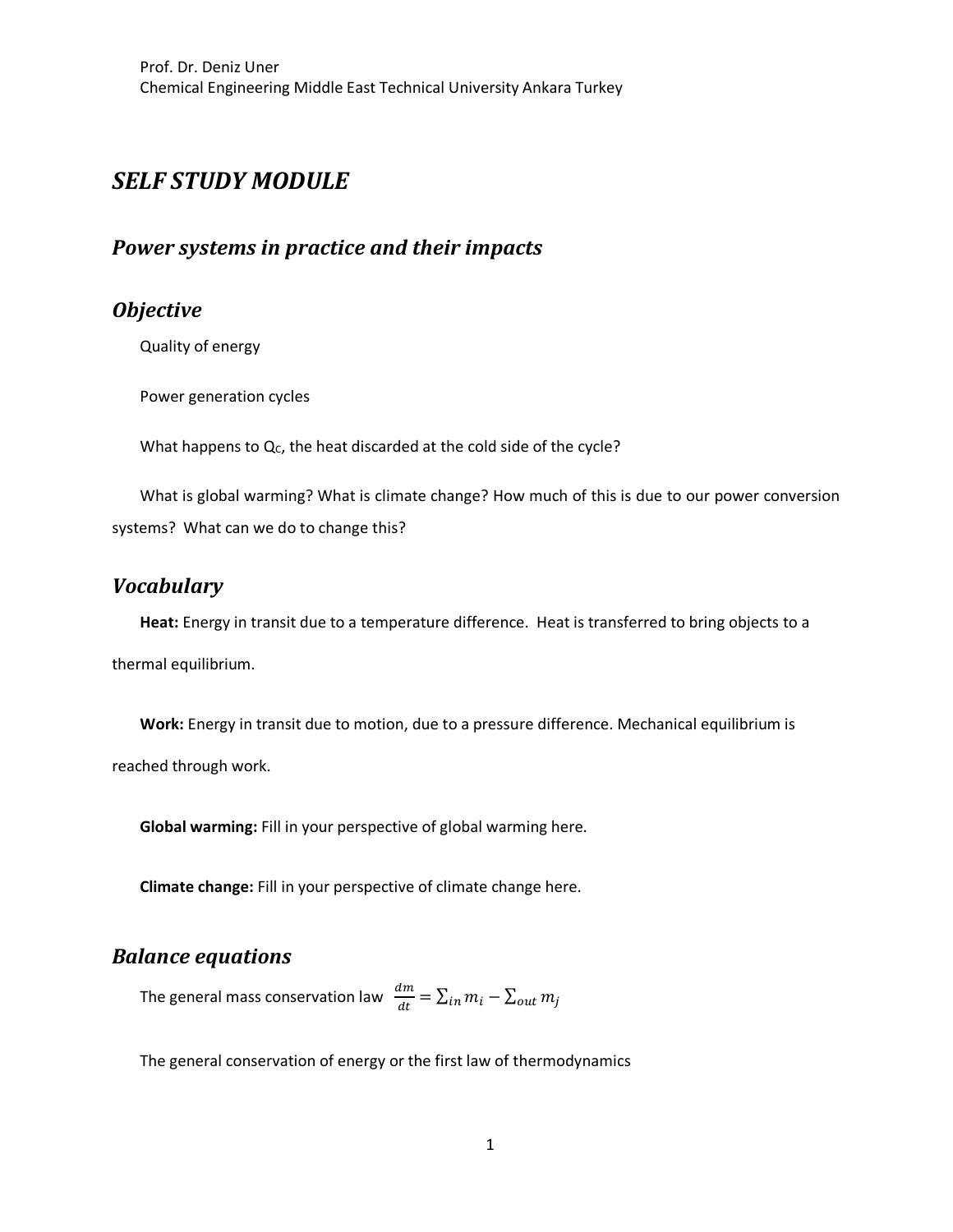Prof. Dr. Deniz Uner Chemical Engineering Middle East Technical University Ankara Turkey

$$
\frac{dU}{dt} = \sum_{in} m_i h_i - \sum_{out} m_j h_j + \dot{Q} + \dot{W}_S - P\frac{dv}{dt}
$$

The entropy balance has a generation term

$$
\frac{dS}{dt} = \sum_{in} m_i s_i - \sum_{out} m_j s_j + \frac{\dot{Q}}{T} + \dot{S}_{gen}
$$

#### **The internal combustion engine cycles that use fossil fuel**

Otto Cycle: uses gasoline, combustion takes place at constant volume, the work is extracted by constant entropy expansion, the exhaust process is done at constant pressure and fresh air is compressed at constant entropy.

Diesel cycle: Uses Diesel fuel, combustion is at constant pressure, followed by a constant entropy expansion. Exhaust is done at constant volume, followed by intake and constant entropy compression of the fresh air.

Brayton cycle: Uses jet fuel, constant pressure combustion is followed by a constant entropy expansion. The exhaust and intake are at constant pressure. The cold air is compressed at constant entropy.

#### *Calculate*

- 1. Determine the efficiency of an Otto cycle which received 100 kJ/mol of working fluid heat input, and the lowest temperature is 300 K lowest pressure is 1 atm. The maximum allowable pressure in this engine is 20 atm.
- 2. Determine the efficiency of a Diesel cycle which received 100 kJ/mol of working fluid heat input, and the lowest temperature is 300 K lowest pressure is 1 atm. The maximum allowable pressure in this engine is 20 atm.
- 3. Determine the efficiency of a Brayton cycle which received 100 kJ/mol of working fluid heat input, and the lowest temperature is 300 K lowest pressure is 1 atm. The maximum allowable pressure in this engine is 20 atm.